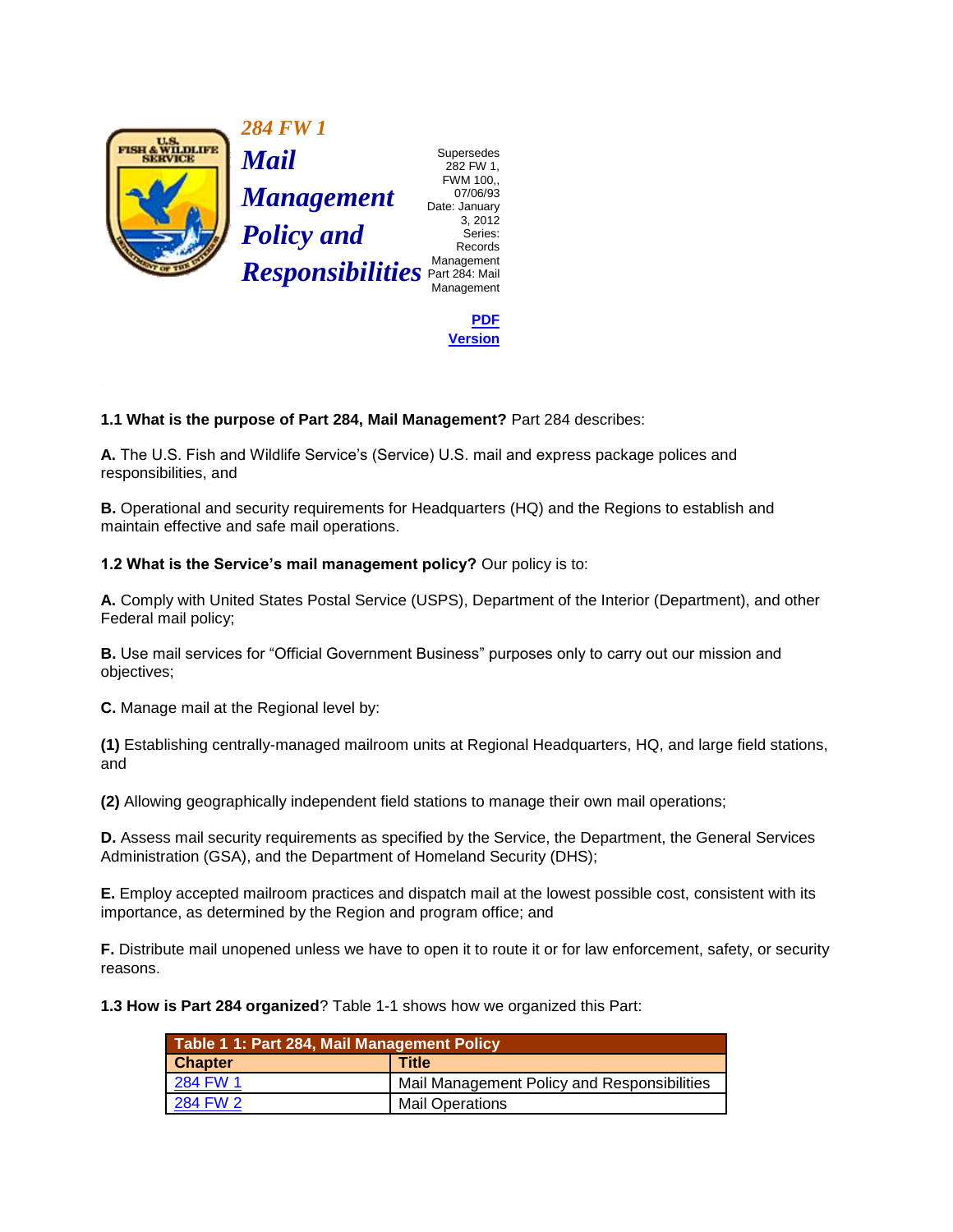**284 FW 3** Mail Security

## **1.4 What are the authorities for this Part?**

**A.** Federal Property Management Regulations, Mail Management [\(41 CFR 102-192\)](http://www.fws.gov/scripts/exit-to-fed.cfm?link=http://www.gpoaccess.gov/ecfr/&linkname=eCFR), and Employee Responsibilities and Conduct, Penalty Mail and Official Stationery [\(43 CFR 20-509\)](http://www.fws.gov/scripts/exit-to-fed.cfm?link=http://www.gpoaccess.gov/ecfr/&linkname=eCFR).

## **B.** [USPS Domestic Mail Manual.](http://www.fws.gov/scripts/exit-to-fed.cfm?link=http://pe.usps.com/text/dmm300/dmm300_landing.htm&linkname=USPS%20Domestic%20Mail%20Manual)

- **C.** DHS Interagency Security Committee (ISC) [Physical Security Criteria for Federal Agencies.](https://inside.fws.gov/index.cfm/go/post/R9-Emergency-Management-Home)
- **D.** [382 DM 2,](http://www.fws.gov/scripts/exit-to-fed.cfm?link=http://elips.doi.gov/app_dm/index.cfm?fuseaction=home&linkname=Departmental%20Manual) Mail Management.

## **1.5 Who is responsible for the Service's mail management program?**

| Table 1 2: Responsibilities for the Mail Management Program                                                                                                          |                                                                                                                                                                                                                                                                                                                                                                                                                                                                                                             |  |
|----------------------------------------------------------------------------------------------------------------------------------------------------------------------|-------------------------------------------------------------------------------------------------------------------------------------------------------------------------------------------------------------------------------------------------------------------------------------------------------------------------------------------------------------------------------------------------------------------------------------------------------------------------------------------------------------|--|
| This official                                                                                                                                                        | Is responsible for                                                                                                                                                                                                                                                                                                                                                                                                                                                                                          |  |
| A. The Director                                                                                                                                                      | (1) Ensuring that the Service maintains an effective and comprehensive<br>mail program, and<br>(2) Approving this policy.                                                                                                                                                                                                                                                                                                                                                                                   |  |
| <b>B.</b> The Assistant Director<br>- Business Management<br>and Operations                                                                                          | (1) Administering the Servicewide mail program in accordance with<br>USPS, Departmental, and other Federal policies, procedures, and<br>strategic goals, and<br>(2) Coordinating with senior Federal officials on mail management<br>issues.                                                                                                                                                                                                                                                                |  |
| <b>C.</b> The Assistant Director<br>- National Wildlife<br>Refuge System (through<br>the Division of Refuge Law<br><b>Enforcement's Service</b><br>Security Manager) | Ensuring the HQ and the Regions:<br>(1) Comply with the Service's physical security policy (432 FW 1) and<br>procedures pertaining to facility security assessments, which include<br>following DHS's requirements for mail operations;<br>(2) Incorporate site-specific risk assessment planning for mail<br>processing (see 284 FW 3) in their overall physical security<br>assessments; and<br>(3) Implement appropriate physical security countermeasures for mail<br>operations at Service facilities. |  |
| <b>D. Regional Directors</b>                                                                                                                                         | (1) Ensuring Regional compliance with mail policies and procedures,<br>(2) Allocating adequate resources to manage mail activities, and<br>(3) Designating a Regional Mail Coordinator to liaison with managers in<br>the Region and with the HQ.                                                                                                                                                                                                                                                           |  |
| E. The Chief, Division of<br><b>Contracting and</b><br><b>Facilities Management</b><br>(CFM) in HQ                                                                   | (1) Revising and updating the Service mail policy,<br>(2) Interpreting the requirements in Part 284 and resolving Servicewide<br>issues and questions about our mail program,<br>(3) Developing and implementing supplemental mail procedures when<br>needed,                                                                                                                                                                                                                                               |  |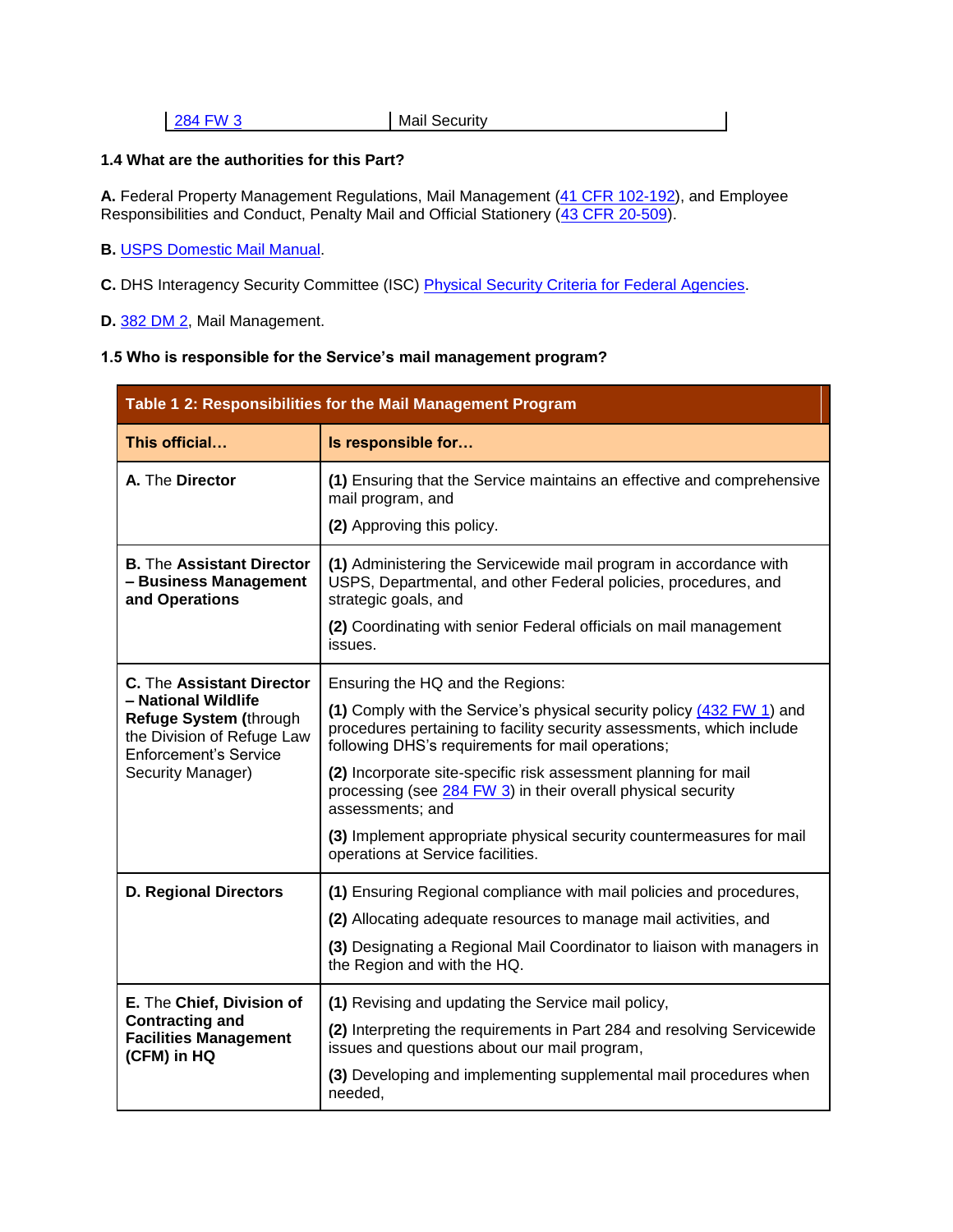|                                                                                                           | (4) Conducting Regional internal management control reviews for mail<br>management,                                                                      |
|-----------------------------------------------------------------------------------------------------------|----------------------------------------------------------------------------------------------------------------------------------------------------------|
|                                                                                                           | (5) Managing and coordinating mail operations for HQ locations,<br>including authorizing contract services and agreements for mail<br>services, and      |
|                                                                                                           | (6) Coordinating with DHS, GSA, and the Department's National<br>Business Center (NBC) for mail activities.                                              |
| F. The Chief, Division of<br><b>Financial Management</b><br>(DFM)                                         | (1) Developing the Service mail budget,                                                                                                                  |
|                                                                                                           | (2) Assisting CFM with revising and updating our mail policy,                                                                                            |
|                                                                                                           | (3) Preparing and coordinating Servicewide data calls and reports<br>related to the mail budget and expenditures (including annual reporting<br>to NBC), |
|                                                                                                           | (4) Allocating mail costs to Regions and programs, and                                                                                                   |
|                                                                                                           | (5) Conducting internal audit reviews for financial aspects of mail<br>management.                                                                       |
| <b>G. Regional Mail</b><br><b>Coordinators</b>                                                            | (1) Interpreting program requirements and resolving Regionwide, day-<br>to-day issues and questions;                                                     |
|                                                                                                           | (2) Working with administrative offices and field stations in the Region<br>to implement mail activities;                                                |
|                                                                                                           | (3) Interacting with CFM, DFM, and GSA; and                                                                                                              |
|                                                                                                           | (4) Evaluating how well the Region is meeting mail management<br>requirements.                                                                           |
| H. Project Leader or<br><b>Facility Manager (or</b><br>designated<br>administrative support<br>personnel) | Incorporating the requirements of the mail policy in their overall<br>planning and management of Service facilities.                                     |
| I. Employees                                                                                              | (1) Complying with the Service's mail policy,                                                                                                            |
|                                                                                                           | (2) Ensuring that they use mail efficiently and economically, and                                                                                        |
|                                                                                                           | (3) Immediately reporting suspicious mail or packages to their<br>supervisor or appropriate security or law enforcement official.                        |

*F* 

*o* 

*r* 

*i* 

*n* 

*f* 

*o* 

*r*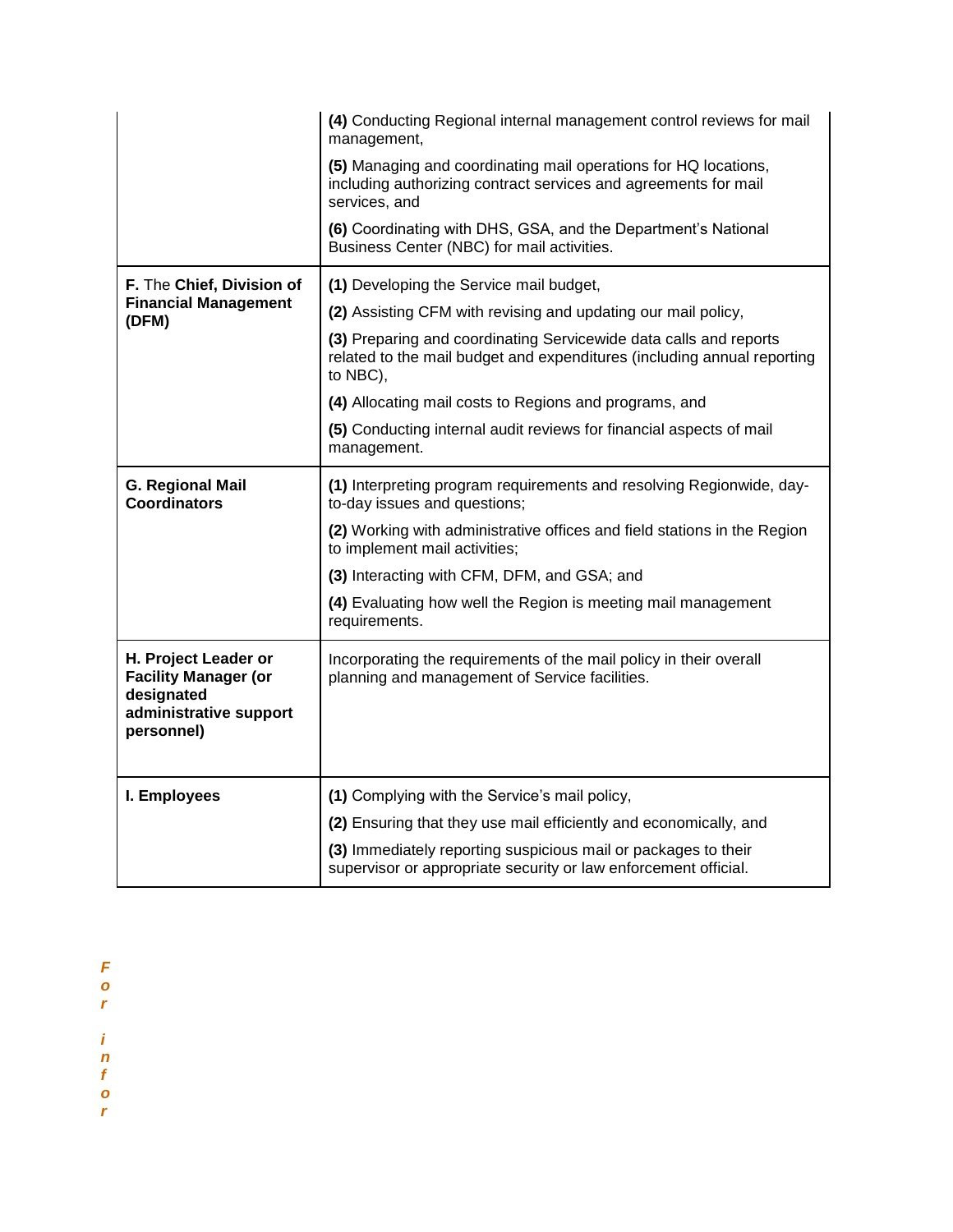$\mathbf{m}$  $\begin{array}{c} a \\ t \\ i \end{array}$  $\frac{1}{n}$  $\bullet$  $\mathbf{n}$  $\frac{t}{h}$  $\dot{\mathbf{e}}$  $c$  on  $n$  t e  $\frac{n}{t}$  $\frac{0}{f}$  $\frac{t}{h}$   $\frac{t}{s}$ chapter  $\bar{\mathbf{z}}$  $\mathbf{c}$  $\begin{array}{c} 0\\ n\\ t\\ a\\ c\\ t \end{array}$  $\frac{t}{h}$ e D *i* v *i* s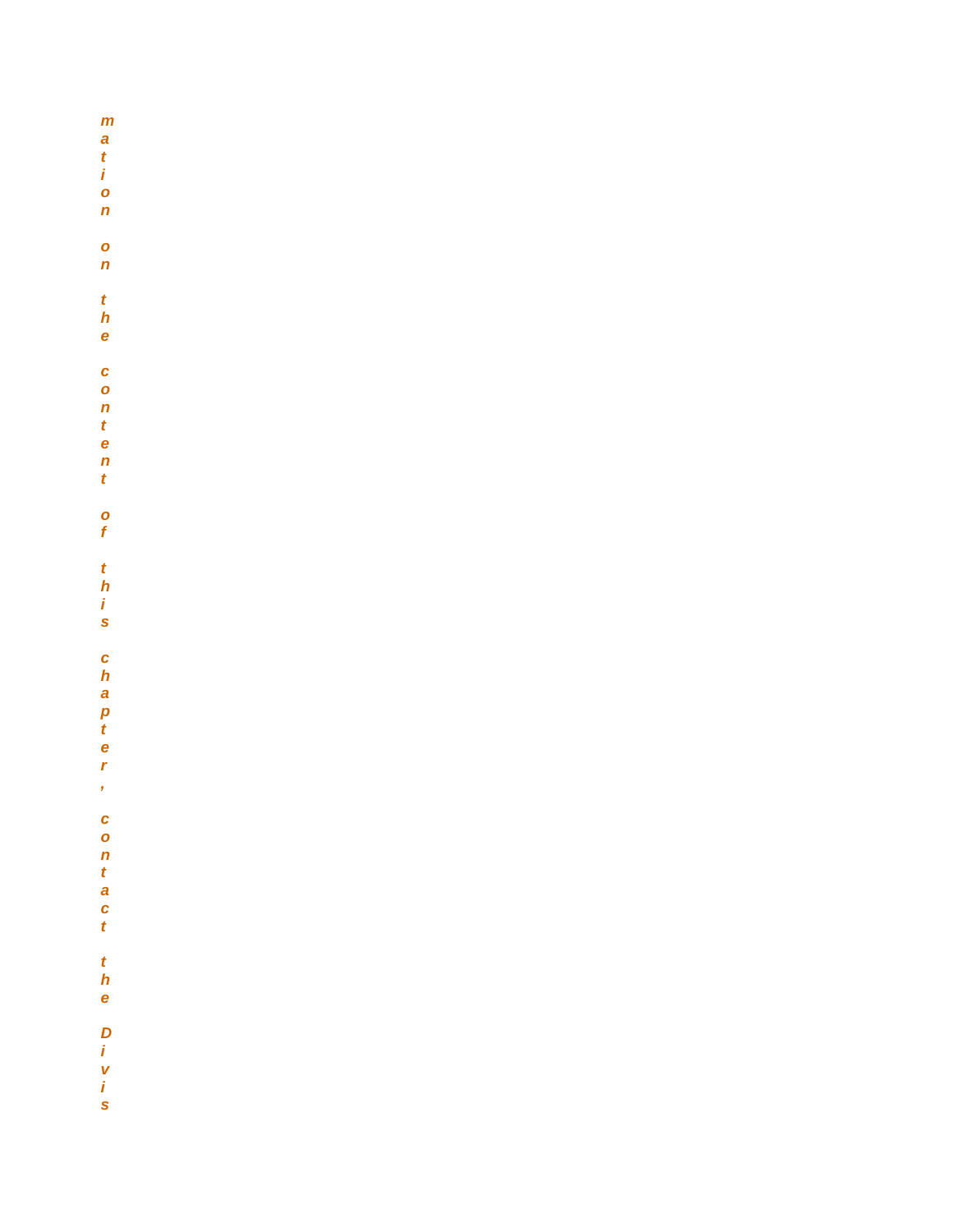*i o n o f C o n t r a c t i n g a n d F a c i l i t i e s M a n a g e m e n t . F o r m o r e i*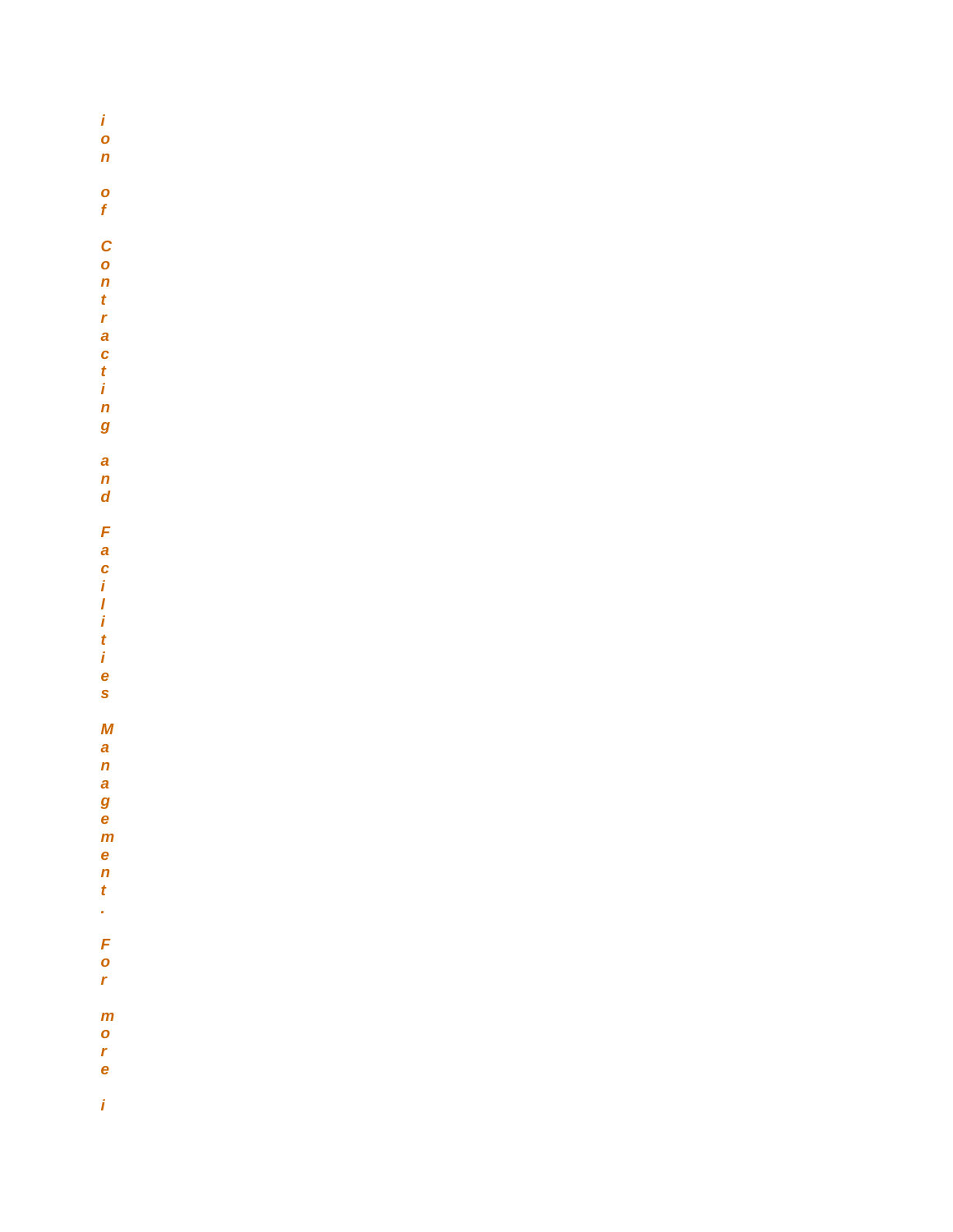n f o r m a t i o n a<br>b<br>o<br>u<br>t  $\frac{t}{h}$   $\frac{t}{s}$ W<br>e<br>b s<br>ite  $\mathbf{r}$ contact Krista Holloway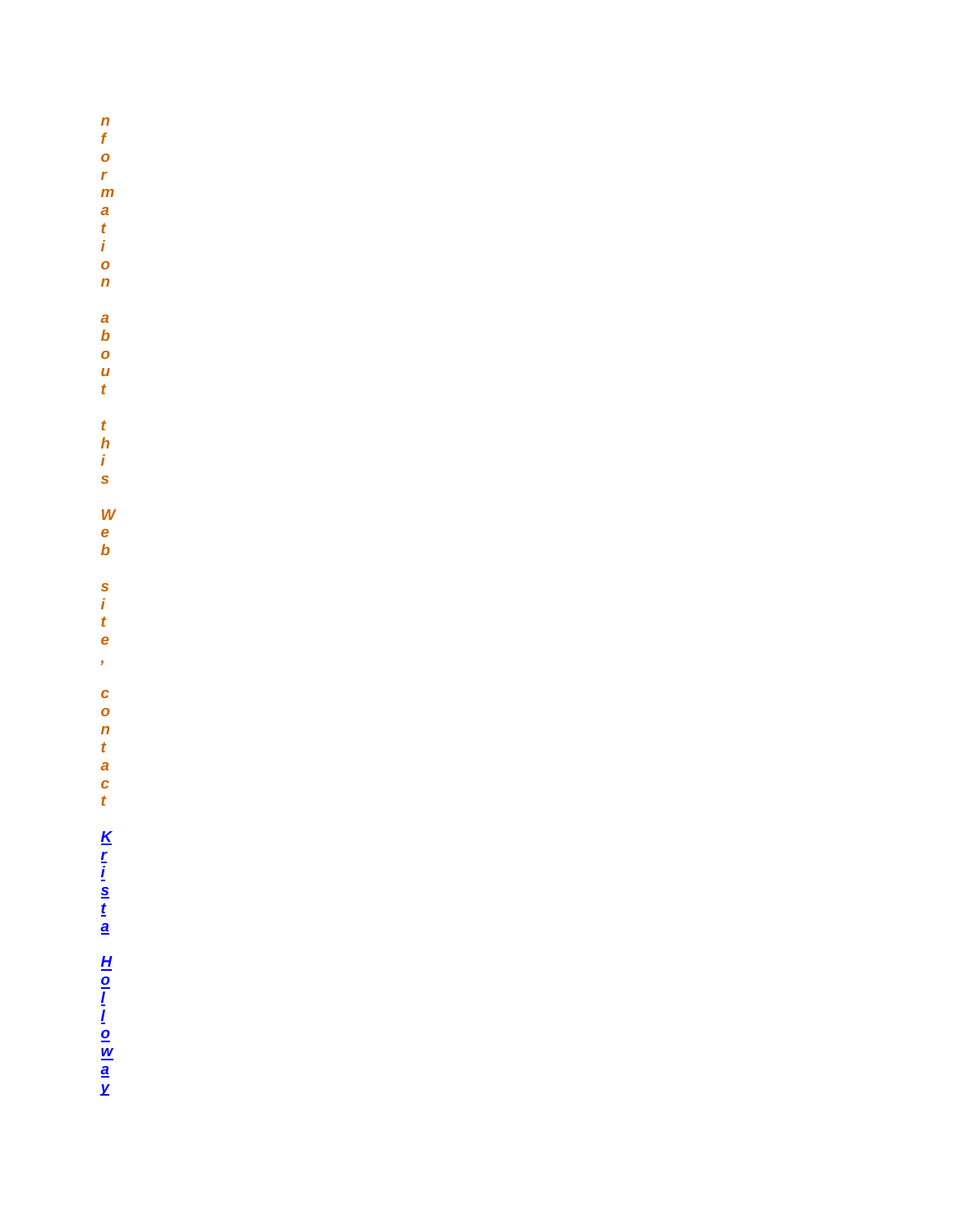$\frac{i}{n}$  $\frac{t}{h}$ e Division  $\frac{1}{\sqrt{2}}$ Policy  $\frac{a}{n}$ Directives  $\boldsymbol{M}$ anagement

ý,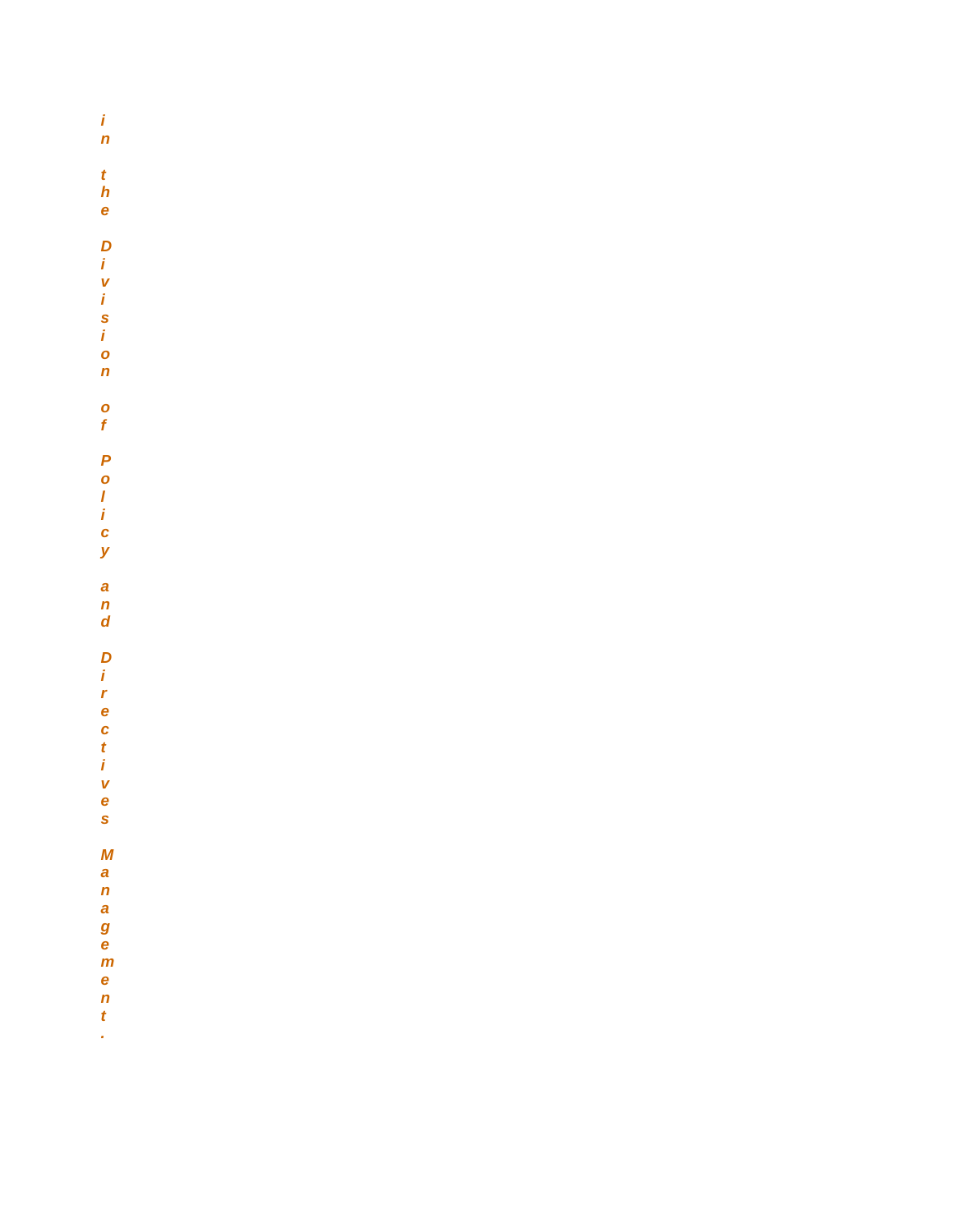[D](http://www.fws.gov/policy/manuals)  [i](http://www.fws.gov/policy/manuals)  [r](http://www.fws.gov/policy/manuals)  [e](http://www.fws.gov/policy/manuals)  [c](http://www.fws.gov/policy/manuals)  [t](http://www.fws.gov/policy/manuals)  [i](http://www.fws.gov/policy/manuals)  [v](http://www.fws.gov/policy/manuals)  [e](http://www.fws.gov/policy/manuals)  [s](http://www.fws.gov/policy/manuals)   $\overline{\mathsf{H}}$  . [o](http://www.fws.gov/policy/manuals)  [m](http://www.fws.gov/policy/manuals)  [e](http://www.fws.gov/policy/manuals)  P D M W e b s i t e s :  $\overline{\mathsf{C}}$ [e](http://www.fws.gov/policy/)  [n](http://www.fws.gov/policy/)  [t](http://www.fws.gov/policy/)  [r](http://www.fws.gov/policy/)  [a](http://www.fws.gov/policy/)  [l](http://www.fws.gov/policy/)  [i](http://www.fws.gov/policy/)  [z](http://www.fws.gov/policy/)  [e](http://www.fws.gov/policy/)  [d](http://www.fws.gov/policy/)  [L](http://www.fws.gov/policy/)  [i](http://www.fws.gov/policy/)  [b](http://www.fws.gov/policy/)  [r](http://www.fws.gov/policy/)  [a](http://www.fws.gov/policy/)  [r](http://www.fws.gov/policy/)  [y](http://www.fws.gov/policy/)  [o](http://www.fws.gov/policy/)  [f](http://www.fws.gov/policy/)  [S](http://www.fws.gov/policy/)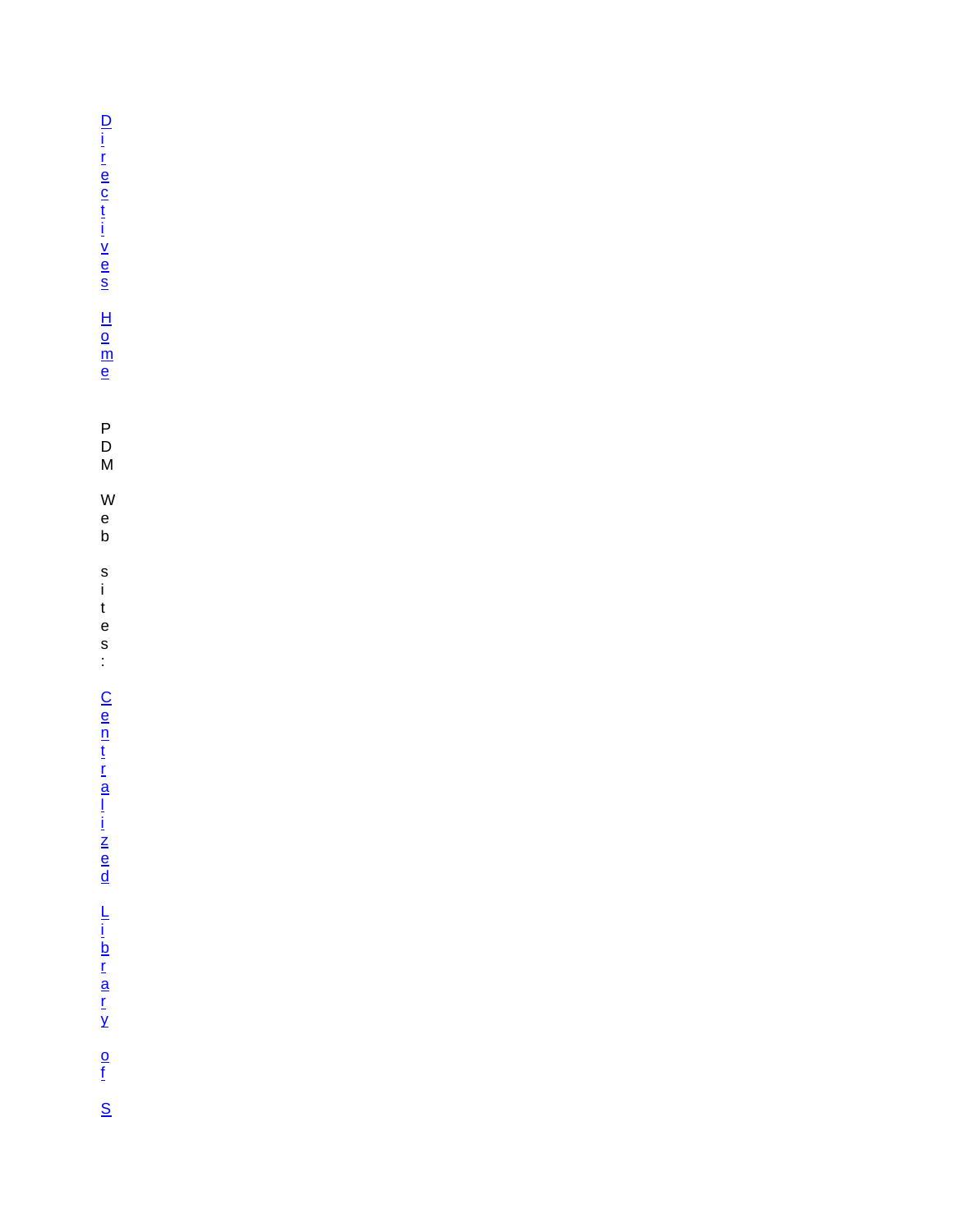[e](http://www.fws.gov/policy/)  [r](http://www.fws.gov/policy/)  [v](http://www.fws.gov/policy/)  [i](http://www.fws.gov/policy/)  [c](http://www.fws.gov/policy/)  [e](http://www.fws.gov/policy/)  [w](http://www.fws.gov/policy/)  [i](http://www.fws.gov/policy/)  [d](http://www.fws.gov/policy/)  [e](http://www.fws.gov/policy/)  [P](http://www.fws.gov/policy/)  [o](http://www.fws.gov/policy/)  [l](http://www.fws.gov/policy/)  [i](http://www.fws.gov/policy/)  [c](http://www.fws.gov/policy/)  [i](http://www.fws.gov/policy/)  [e](http://www.fws.gov/policy/)  [s](http://www.fws.gov/policy/)  | [F](http://www.fws.gov/forms/)  [W](http://www.fws.gov/forms/)  [S](http://www.fws.gov/forms/)  [F](http://www.fws.gov/forms/)  [o](http://www.fws.gov/forms/)  [r](http://www.fws.gov/forms/)  [m](http://www.fws.gov/forms/)  [s](http://www.fws.gov/forms/)   $\overline{\phantom{a}}$ [P](http://www.fws.gov/pdm/)   $\overline{\mathsf{D}}$ [M](http://www.fws.gov/pdm/)  [S](http://www.fws.gov/pdm/)  [e](http://www.fws.gov/pdm/)  [r](http://www.fws.gov/pdm/)  [v](http://www.fws.gov/pdm/)  [i](http://www.fws.gov/pdm/)  [c](http://www.fws.gov/pdm/)  [e](http://www.fws.gov/pdm/)  [s](http://www.fws.gov/pdm/)  [P](http://www.fws.gov/help/policies.html)  [r](http://www.fws.gov/help/policies.html)  [i](http://www.fws.gov/help/policies.html)  [v](http://www.fws.gov/help/policies.html)  [a](http://www.fws.gov/help/policies.html)  [c](http://www.fws.gov/help/policies.html)  [y](http://www.fws.gov/help/policies.html)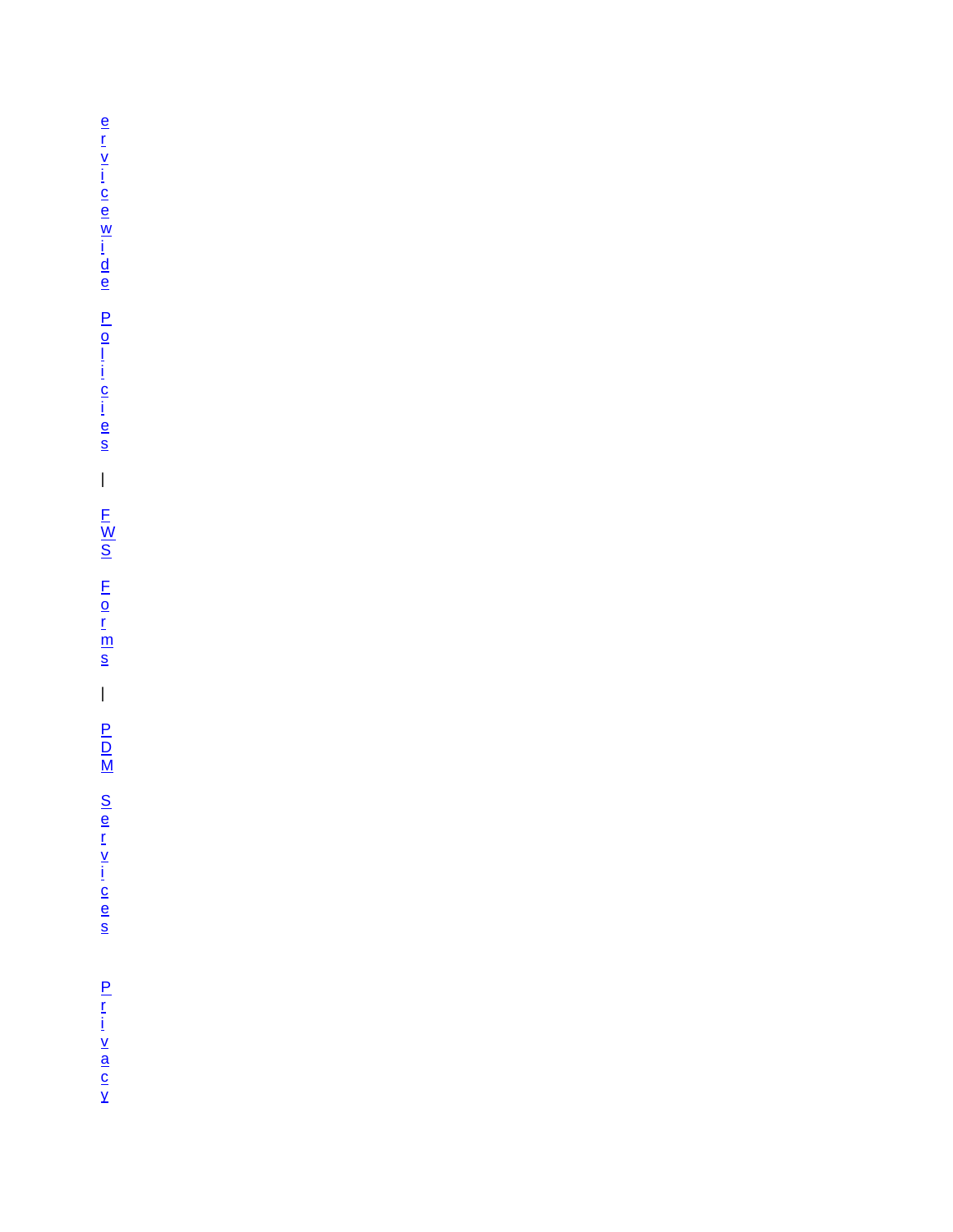$\hat{\mathbf{z}}$  $\bar{\bar{1}}$ <u>|<br>|n|n|n</u><br>|<u>n</u><br>|0|n|a|n|n|a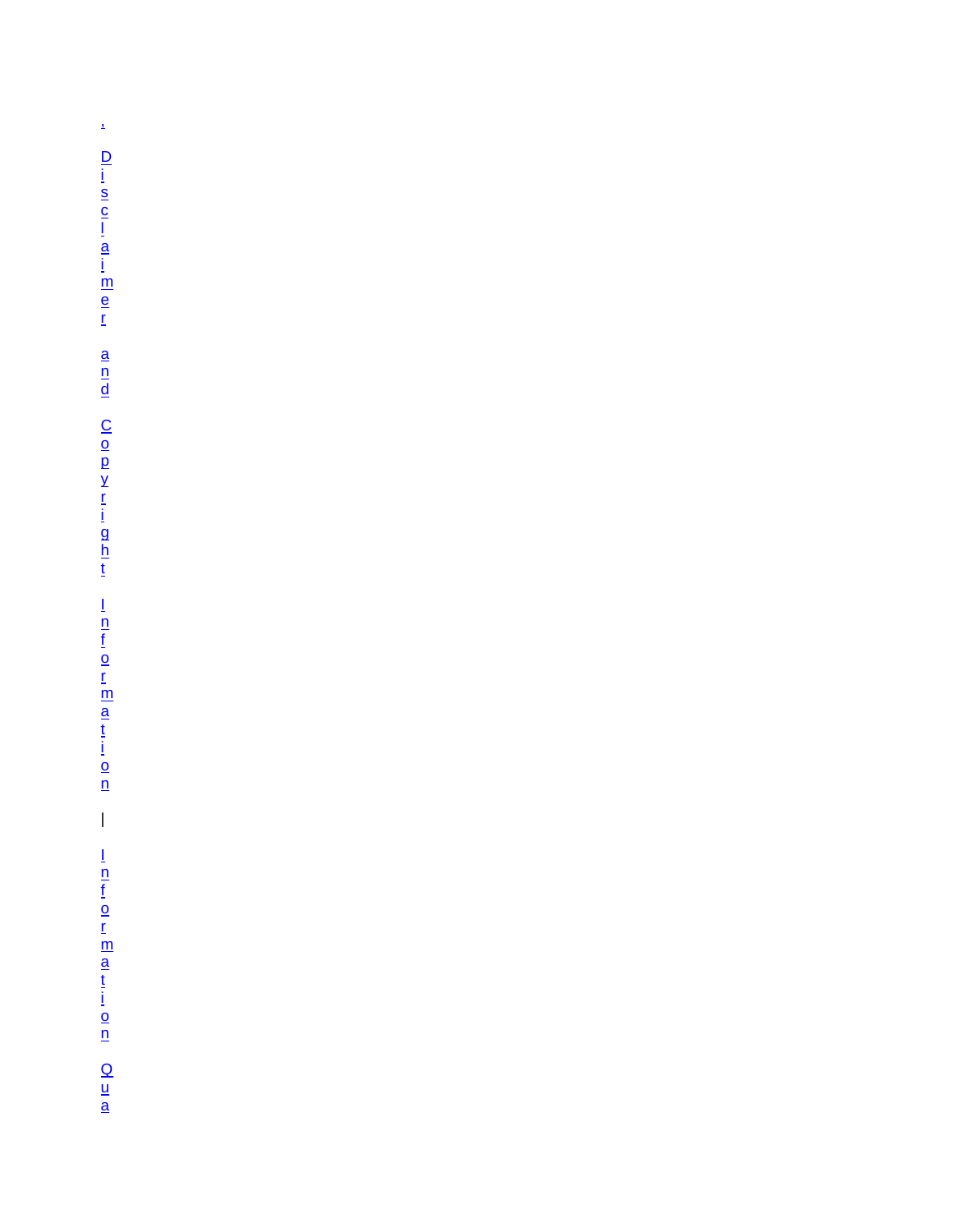$\frac{1}{\underline{i}} \frac{1}{\underline{t}} \underline{y}$   $\underline{A} \underline{c} \underline{t}$  $\bar{\Gamma}$  $\frac{D}{e}$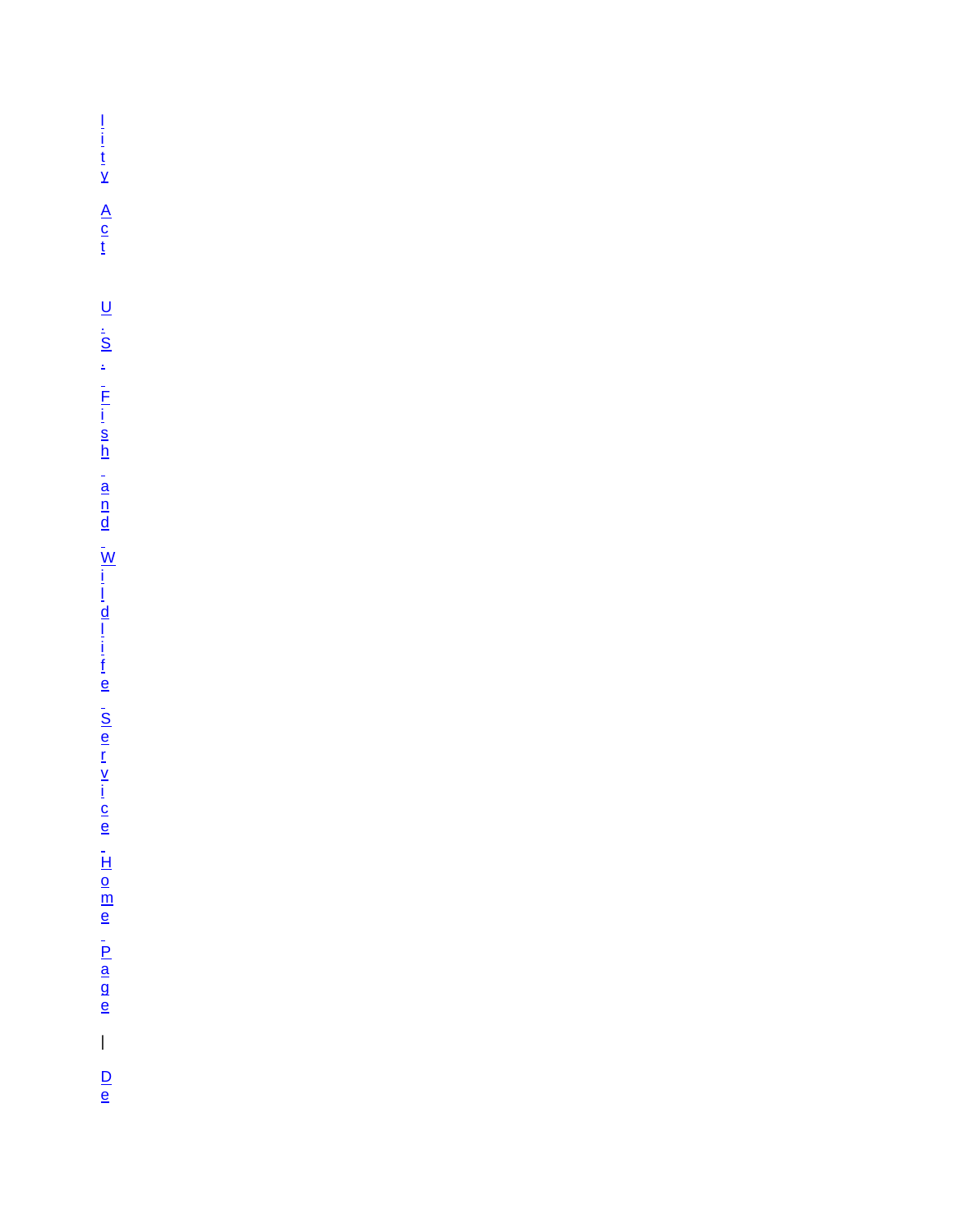[p](http://www.fws.gov/scripts/exit-to-fed.cfm?link=http://www.doi.gov/&linkname=the%20Department%20of%20the%20Interior%20Web%20site)  [a](http://www.fws.gov/scripts/exit-to-fed.cfm?link=http://www.doi.gov/&linkname=the%20Department%20of%20the%20Interior%20Web%20site)  [r](http://www.fws.gov/scripts/exit-to-fed.cfm?link=http://www.doi.gov/&linkname=the%20Department%20of%20the%20Interior%20Web%20site)  [t](http://www.fws.gov/scripts/exit-to-fed.cfm?link=http://www.doi.gov/&linkname=the%20Department%20of%20the%20Interior%20Web%20site)  [m](http://www.fws.gov/scripts/exit-to-fed.cfm?link=http://www.doi.gov/&linkname=the%20Department%20of%20the%20Interior%20Web%20site)  [e](http://www.fws.gov/scripts/exit-to-fed.cfm?link=http://www.doi.gov/&linkname=the%20Department%20of%20the%20Interior%20Web%20site)  [n](http://www.fws.gov/scripts/exit-to-fed.cfm?link=http://www.doi.gov/&linkname=the%20Department%20of%20the%20Interior%20Web%20site)  [t](http://www.fws.gov/scripts/exit-to-fed.cfm?link=http://www.doi.gov/&linkname=the%20Department%20of%20the%20Interior%20Web%20site)  [o](http://www.fws.gov/scripts/exit-to-fed.cfm?link=http://www.doi.gov/&linkname=the%20Department%20of%20the%20Interior%20Web%20site)  [f](http://www.fws.gov/scripts/exit-to-fed.cfm?link=http://www.doi.gov/&linkname=the%20Department%20of%20the%20Interior%20Web%20site)  [t](http://www.fws.gov/scripts/exit-to-fed.cfm?link=http://www.doi.gov/&linkname=the%20Department%20of%20the%20Interior%20Web%20site)  [h](http://www.fws.gov/scripts/exit-to-fed.cfm?link=http://www.doi.gov/&linkname=the%20Department%20of%20the%20Interior%20Web%20site)  [e](http://www.fws.gov/scripts/exit-to-fed.cfm?link=http://www.doi.gov/&linkname=the%20Department%20of%20the%20Interior%20Web%20site)  [I](http://www.fws.gov/scripts/exit-to-fed.cfm?link=http://www.doi.gov/&linkname=the%20Department%20of%20the%20Interior%20Web%20site)  [n](http://www.fws.gov/scripts/exit-to-fed.cfm?link=http://www.doi.gov/&linkname=the%20Department%20of%20the%20Interior%20Web%20site)  [t](http://www.fws.gov/scripts/exit-to-fed.cfm?link=http://www.doi.gov/&linkname=the%20Department%20of%20the%20Interior%20Web%20site)  [e](http://www.fws.gov/scripts/exit-to-fed.cfm?link=http://www.doi.gov/&linkname=the%20Department%20of%20the%20Interior%20Web%20site)  [r](http://www.fws.gov/scripts/exit-to-fed.cfm?link=http://www.doi.gov/&linkname=the%20Department%20of%20the%20Interior%20Web%20site)  [i](http://www.fws.gov/scripts/exit-to-fed.cfm?link=http://www.doi.gov/&linkname=the%20Department%20of%20the%20Interior%20Web%20site)  [o](http://www.fws.gov/scripts/exit-to-fed.cfm?link=http://www.doi.gov/&linkname=the%20Department%20of%20the%20Interior%20Web%20site)  [r](http://www.fws.gov/scripts/exit-to-fed.cfm?link=http://www.doi.gov/&linkname=the%20Department%20of%20the%20Interior%20Web%20site)  | [U](http://www.fws.gov/scripts/exit-to-fed.cfm?link=http://www.usa.gov/&linkname=USA.gov,%20the%20U.S.%20government)  [S](http://www.fws.gov/scripts/exit-to-fed.cfm?link=http://www.usa.gov/&linkname=USA.gov,%20the%20U.S.%20government)   $\overline{\mathsf{A}}$ [.](http://www.fws.gov/scripts/exit-to-fed.cfm?link=http://www.usa.gov/&linkname=USA.gov,%20the%20U.S.%20government)  [g](http://www.fws.gov/scripts/exit-to-fed.cfm?link=http://www.usa.gov/&linkname=USA.gov,%20the%20U.S.%20government)  [o](http://www.fws.gov/scripts/exit-to-fed.cfm?link=http://www.usa.gov/&linkname=USA.gov,%20the%20U.S.%20government)  [v](http://www.fws.gov/scripts/exit-to-fed.cfm?link=http://www.usa.gov/&linkname=USA.gov,%20the%20U.S.%20government)   $\begin{array}{c} \hline \end{array}$  $\overline{\mathsf{A}}$ [b](http://www.fws.gov/help/about_us.html)  [o](http://www.fws.gov/help/about_us.html)  [u](http://www.fws.gov/help/about_us.html)  [t](http://www.fws.gov/help/about_us.html)  [t](http://www.fws.gov/help/about_us.html)  [h](http://www.fws.gov/help/about_us.html)  [e](http://www.fws.gov/help/about_us.html)  [U](http://www.fws.gov/help/about_us.html)  [.](http://www.fws.gov/help/about_us.html)  [S](http://www.fws.gov/help/about_us.html)  [.](http://www.fws.gov/help/about_us.html)  [F](http://www.fws.gov/help/about_us.html)  [i](http://www.fws.gov/help/about_us.html)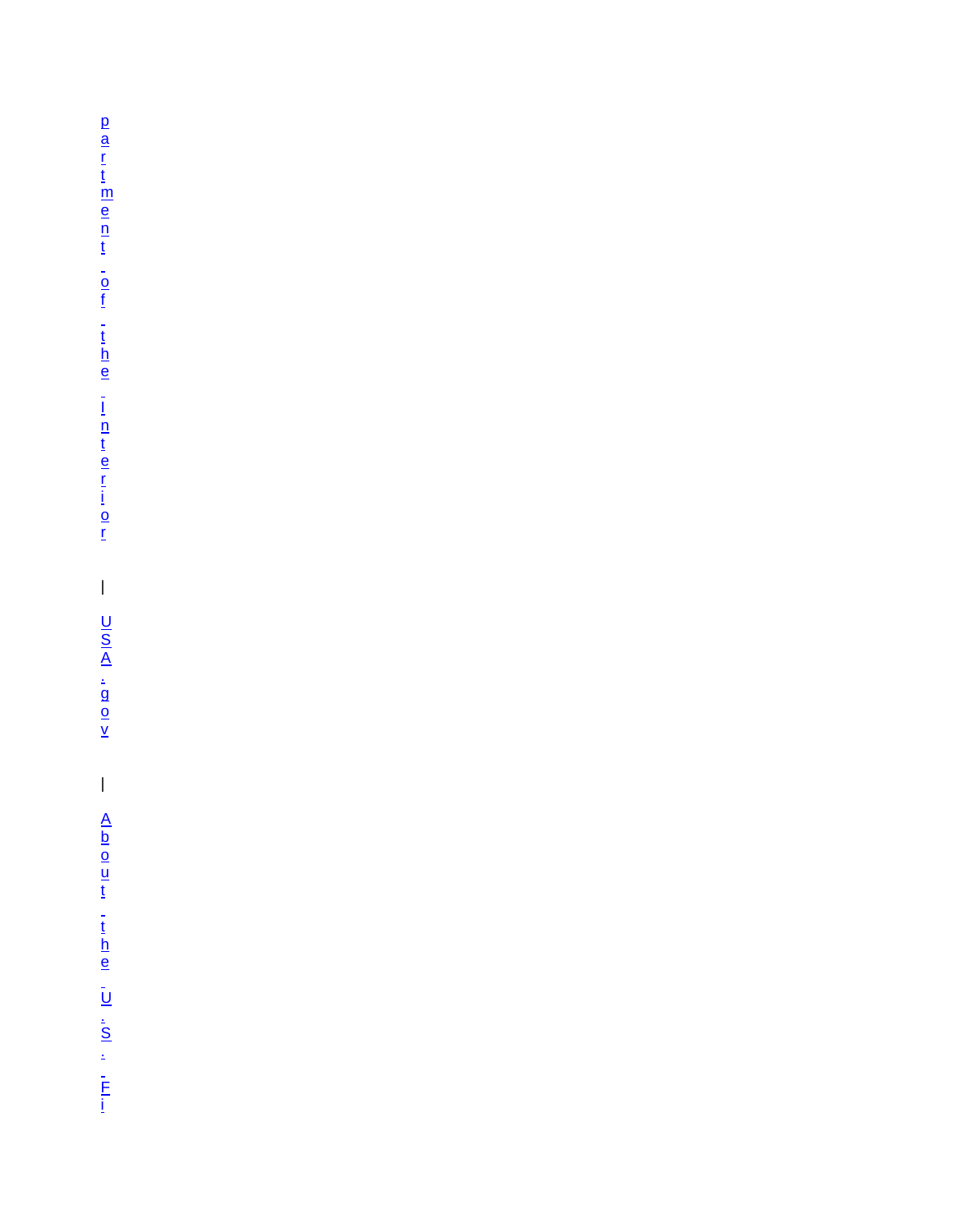[s](http://www.fws.gov/help/about_us.html)  [h](http://www.fws.gov/help/about_us.html)  [a](http://www.fws.gov/help/about_us.html)  [n](http://www.fws.gov/help/about_us.html)  [d](http://www.fws.gov/help/about_us.html)  [W](http://www.fws.gov/help/about_us.html)  [i](http://www.fws.gov/help/about_us.html)  [l](http://www.fws.gov/help/about_us.html)  [d](http://www.fws.gov/help/about_us.html)  [l](http://www.fws.gov/help/about_us.html)  [i](http://www.fws.gov/help/about_us.html)  [f](http://www.fws.gov/help/about_us.html)  [e](http://www.fws.gov/help/about_us.html)  [S](http://www.fws.gov/help/about_us.html)  [e](http://www.fws.gov/help/about_us.html)  [r](http://www.fws.gov/help/about_us.html)  [v](http://www.fws.gov/help/about_us.html)  [i](http://www.fws.gov/help/about_us.html)  [c](http://www.fws.gov/help/about_us.html)  [e](http://www.fws.gov/help/about_us.html)  | [A](http://www.fws.gov/help/accessibility.html)  [c](http://www.fws.gov/help/accessibility.html)  [c](http://www.fws.gov/help/accessibility.html)  [e](http://www.fws.gov/help/accessibility.html)  [s](http://www.fws.gov/help/accessibility.html)  [s](http://www.fws.gov/help/accessibility.html)  [i](http://www.fws.gov/help/accessibility.html)  [b](http://www.fws.gov/help/accessibility.html)  [i](http://www.fws.gov/help/accessibility.html)  [l](http://www.fws.gov/help/accessibility.html)  [i](http://www.fws.gov/help/accessibility.html)  [t](http://www.fws.gov/help/accessibility.html)  [y](http://www.fws.gov/help/accessibility.html)   $\begin{array}{c} \rule{0pt}{2ex} \rule{0pt}{2ex} \rule{0pt}{2ex} \rule{0pt}{2ex} \rule{0pt}{2ex} \rule{0pt}{2ex} \rule{0pt}{2ex} \rule{0pt}{2ex} \rule{0pt}{2ex} \rule{0pt}{2ex} \rule{0pt}{2ex} \rule{0pt}{2ex} \rule{0pt}{2ex} \rule{0pt}{2ex} \rule{0pt}{2ex} \rule{0pt}{2ex} \rule{0pt}{2ex} \rule{0pt}{2ex} \rule{0pt}{2ex} \rule{0pt}{2ex} \rule{0pt}{2ex} \rule{0pt}{2ex} \rule{0pt}{2ex} \rule{0pt}{$ [P](http://www.fws.gov/help/policies.html)  [r](http://www.fws.gov/help/policies.html)  [i](http://www.fws.gov/help/policies.html)  [v](http://www.fws.gov/help/policies.html)  [a](http://www.fws.gov/help/policies.html)  [c](http://www.fws.gov/help/policies.html)  [y](http://www.fws.gov/help/policies.html)  | [N](http://www.fws.gov/help/notices.html)